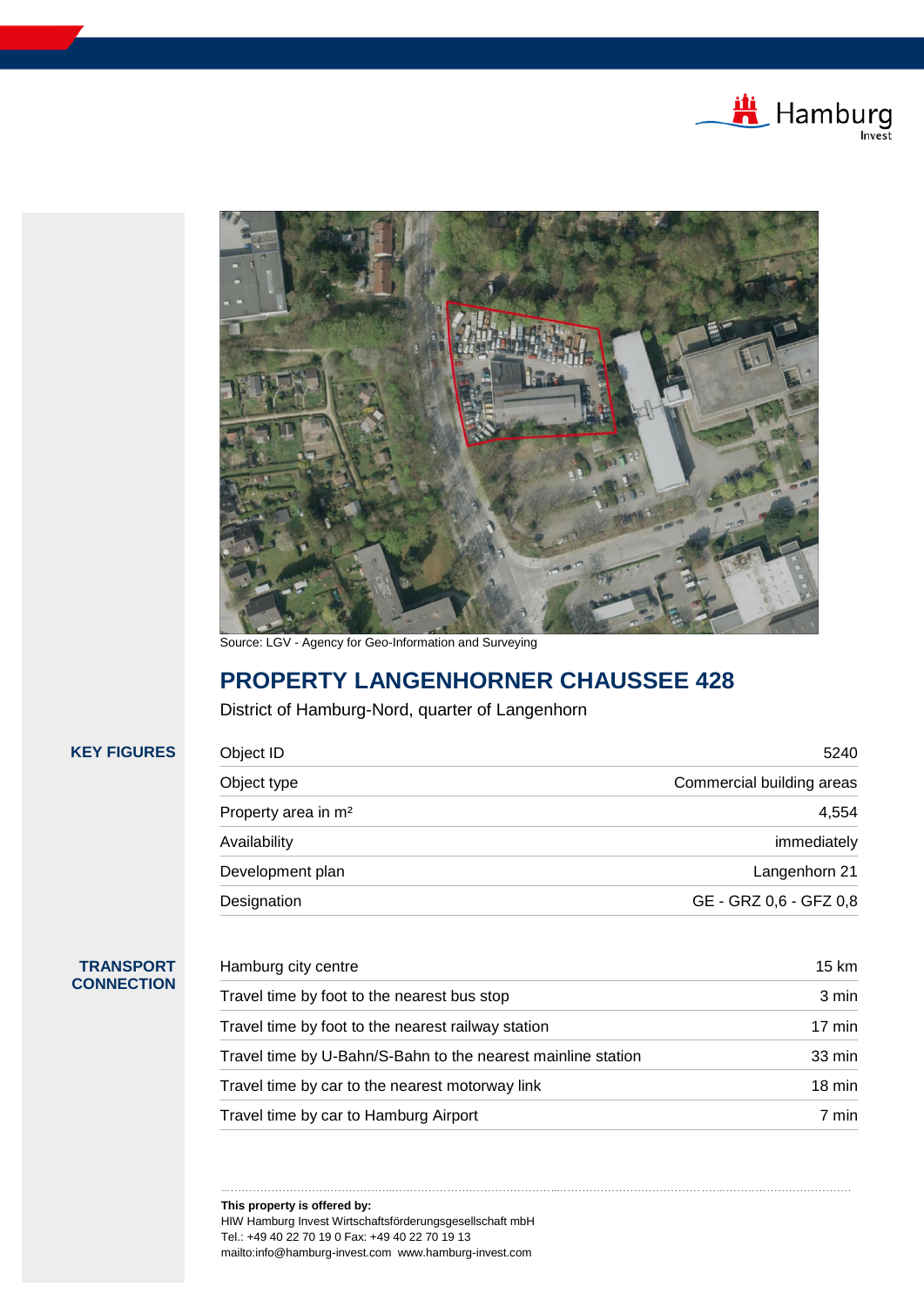

# **LOCATION The district of Hamburg-Nord**

The district of Hamburg-Nord is the second smallest district in terms of area and has around 302,000 inhabitants. The areas close to the Alster are characterised by mixed neighbourhoods, which are historically influenced by industry and commerce. To the north of the city park, the district is dominated by the Ohlsdorf cemetery and Hamburg Airport Helmut Schmidt with its network of industrial sites.

The district is an important location for the health industry in Hamburg. Numerous SMEs as well as major companies from the health trade and medical technology have settled around the nationally important Eppendorf University Hospital (UKE), such as Philips Medical Systems DMC GmbH. The Asklepios Group is based here and operates two locations: AK Heidberg and AK Barmbek. In addition, the Schön-Klinik Hamburg-Eilbek, an academic teaching hospital, is located in the district. Likewise the pharmaceutical industry and health insurers, including the largest German health insurance company, Techniker Krankenkasse (TK).

Aside from an excellent road-side access to the neighbourhoods, the extensive network of canals starting from the Alster and extending into the districts of the district also provides a good water-side connection, which ensures a high quality of stay.

### **The location in more detail**

The Oehleckerring industrial area is located centrally in the Langenhorn quarter. It extends north of the Foorthkamp between Oehleckerring and Langenhorner Chaussee. With 15 ha it is a vital industrial location with intensive land use. Wholesale trade, motor vehicle trade and trade, warehouses, handicraft enterprises as well as trade and service enterprises are predominantly found here.

The area is well connected with regard to transport. The B433 and the motorway A7 can be reached via the Langenhorner Chaussee. The airport is only a few minutes by car away. There is a direct connection by bus lines of the HVV, the underground station Langenhorn Nord is about 800 m away.

### **PROPERTY ON OFFER**

The property has an area of 4,554 m² and can be reached via the Langenhorner Chaussee. The development plan designates the area as an commercial area with a land-to-building ratio of 0.6 and floor-area ratio of 0.8. It is suitable for the settlement of small commercial enterprises, production enterprises as well as handicraft enterprises or a craftsman yard and is characterised by a very good visibility.

### **HAMBURG INVEST One-stop service**

This commercial property is sold by Hamburg Invest – the one-stop agency for relocation and investment in Hamburg. To be directly awarded, companies must comply with the busi-ness development criteria defined by the City of Hamburg.

As well as brokering commercial real estate, Hamburg Invest supports you in all business matters, especially with regard to application and approval procedures as well as construction law issues. In addition, Hamburg Invest connects you with relevant stakeholders from our network in the areas of financing, subsidies as well as industry- and technology-specific expert communities.

… . . . . . . . . . . . . . . . . . . . . . . . . . . . . . . . . . . . . . . . . . . … . . . . . . . . . . . . . . . . . . . . . . . . . . . . . . . . . . . . . . . . . . … . . . . . . . . . . . . . . . . . . . . . . . . . . . . . . . . . . . . . . . . . . … . . . . . . . . . . . . . . . . . . . . . . . . . . . . . . . . . .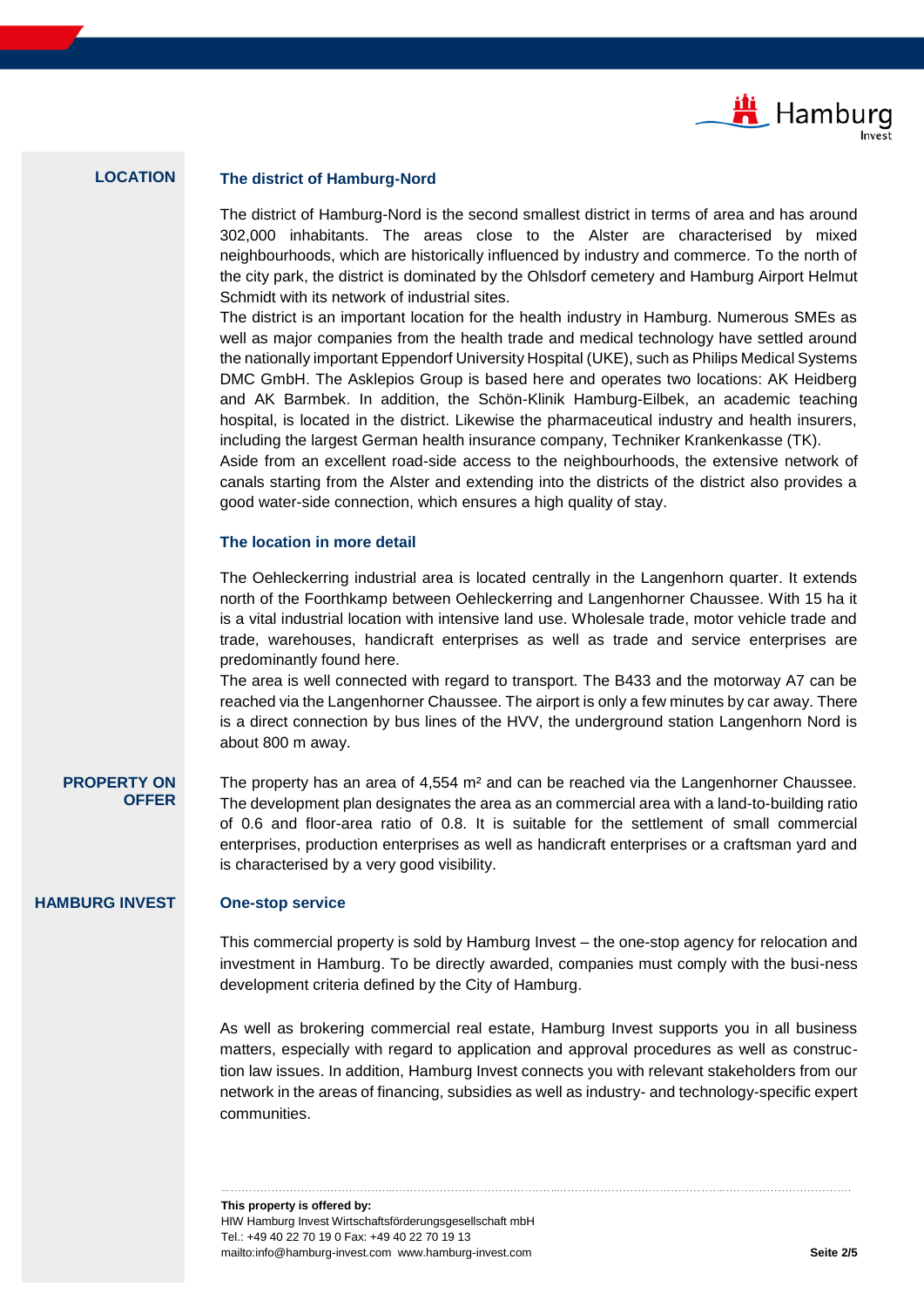

**PLEASE NOTE** This exposé is intended to provide non-binding information and cannot be used on a legal basis. Only a notarised contract is legally binding.

… . . . . . . . . . . . . . . . . . . . . . . . . . . . . . . . . . . . . . . . . . . … . . . . . . . . . . . . . . . . . . . . . . . . . . . . . . . . . . . . . . . . . . … . . . . . . . . . . . . . . . . . . . . . . . . . . . . . . . . . . . . . . . . . . … . . . . . . . . . . . . . . . . . . . . . . . . . . . . . . . . . .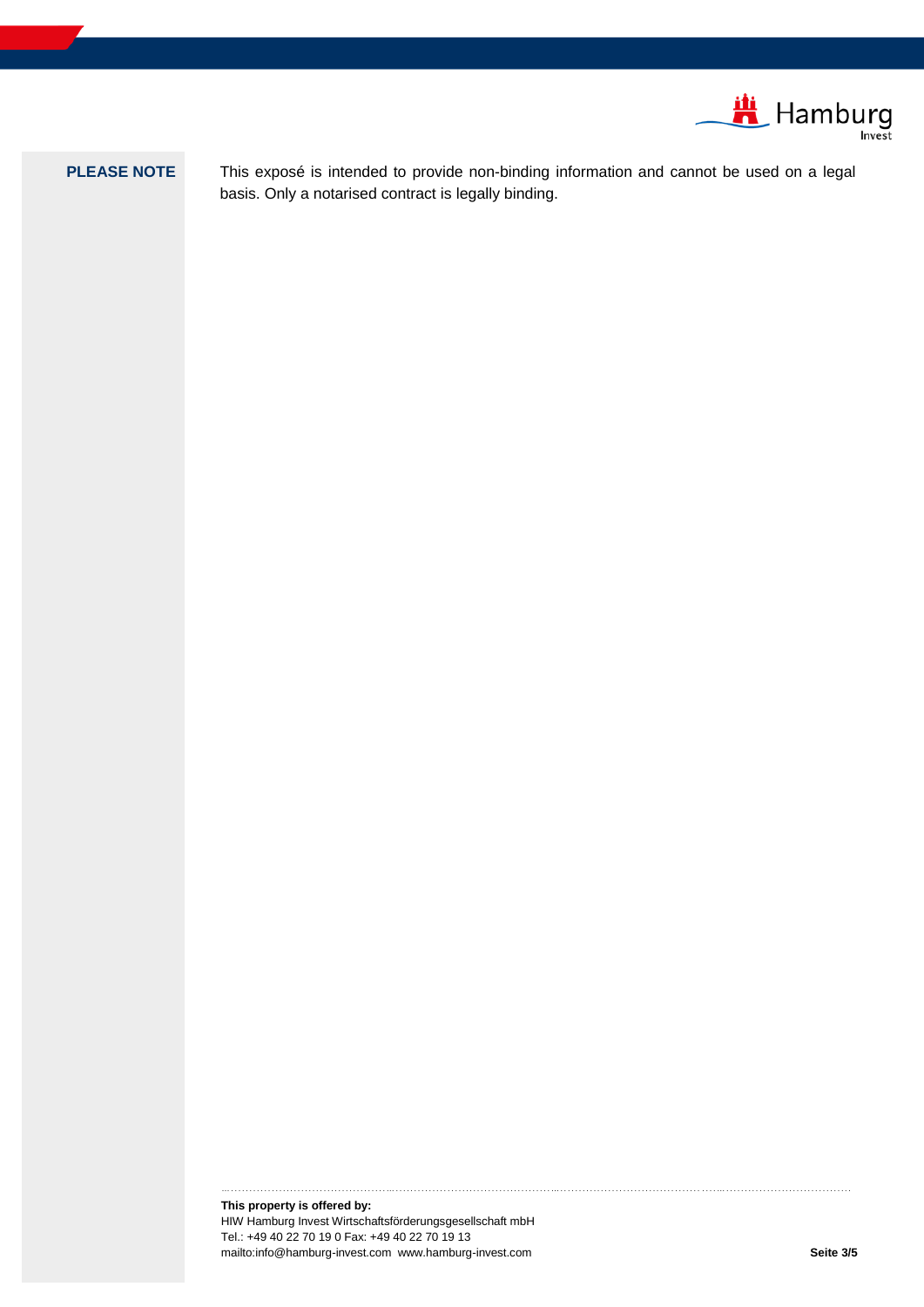Hamburg

## **MACRO LOCATION**



**MICRO LOCATION**



… . . . . . . . . . . . . . . . . . . . . . . . . . . . . . . . . . . . . . . . . . . … . . . . . . . . . . . . . . . . . . . . . . . . . . . . . . . . . . . . . . . . . . … . . . . . . . . . . . . . . . . . . . . . . . . . . . . . . . . . . . . . . . . . . … . . . . . . . . . . . . . . . . . . . . . . . . . . . . . . . . . .

**This property is offered by:** HIW Hamburg Invest Wirtschaftsförderungsgesellschaft mbH Tel.: +49 40 22 70 19 0 Fax: +49 40 22 70 19 13 mailto:info@hamburg-invest.com www.hamburg-invest.com **Seite 4/5**